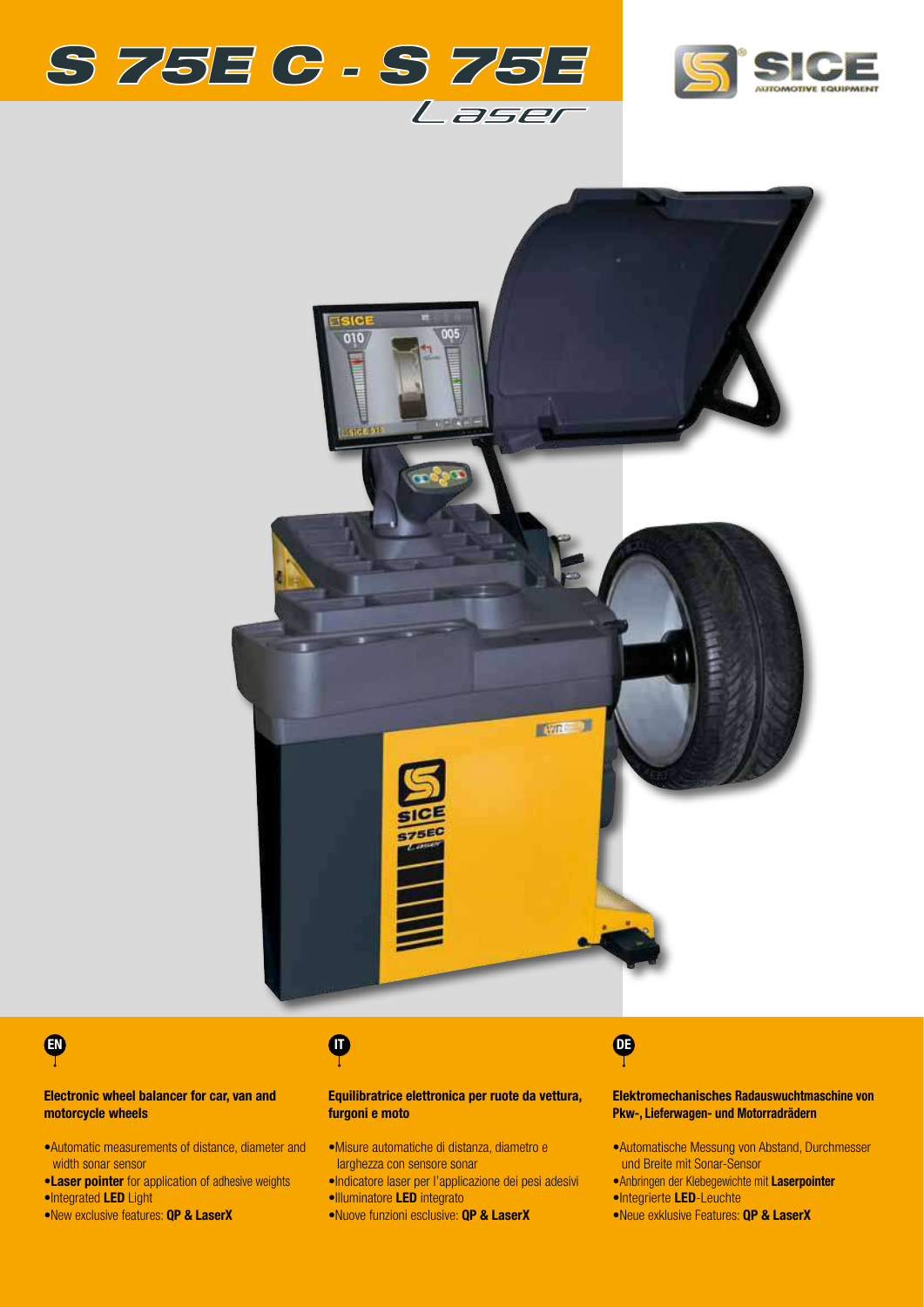







- **Wide-screen monitor** with high-resolution graphics and user interface. **Keypad control** with reduced number of keys for simple and rapid machine use. **Weight tray** ergonomic and functional, it features many large trays to house all different types of counterweights and the various tools. Speeds up selection of the various work programmes. Controls and menu navigation are quick and easy.
- **Monitor widescreen**, orientabile, con grafica ad elevata risoluzione e con semplice interfaccia utente.

EN

 $\bf{u}$ 

 $\mathbf{D}$ 

EN

 $\bf \Phi$ 

ob

- •Tastiera di comando con ridotto numero di tasti, per un apprendimento rapido dell'uso della macchina.
- **Pianale portapesi** ergonomico e funzionale, dotato di ampie vaschette per le diverse tipologie di contrappesi e il posizionamento degli utensili. I comandi e la navigazione nei menu risulta veloce e semplice.
- **Drehbarer Breit- Farb-Flachbildschirm** neue Grafiken und angenehme Optik mit bedienerfreundlicher Oberfläche.
	- •Tastatur mit reduzierter für die Eingabe der Daten und die Programmwahl. Zusätzlich stehen Hilfetexte zur Verfügung.
	- **Gewichtehalter Ergonomisch** und praktisch, mit geräumigen Fächern für die verschiedenen Arten von Gegengewichten und die Ablage der Werkzeuge. Die Bedienungen und Navigation in den Menüs sind schnell und einfach.

# *QUICK PROGRAM & LaserX*

New digital gauge for the acquisition of the diameter and distance with the QP (Quick Program) function and new integrated LaserX pointer: the QP function automatically activates the balancing program avoiding selection via the keypad, while the LaserX pointer (inside the measuring arm) guides the operator in choosing the level within the alloy rim without any errors and with extremely good visibility.

Fast - Eliminates measurement errors - Guides the operator - Extremely good visibility, quick and accurate - Optimum flow.

- **Application of adhesive counterweights** The adhesive counterweights can be positioned extremely rapidly using the laser pointer at 6 o'clock or by using the weight tray clip.
- •Nuovo calibro digitale per l'acquisizione del diametro e della distanza con funzione QP (Quick Program) e nuovo puntatore LaserX integrati: la funzione QP attiva automaticamente i programmi di equilibratura evitando così le selezioni da tastiera, mentre il puntatore LaserX (all'interno braccetto di misura) guida l'operatore nella scelta dei piani interni del cerchio in lega senza errori e con estrema visibilità.
	- Veloce Elimina gli errori di misura Guida l'operatore Estrema visibilità, rapidità e precisione - Massima scorrevolezza.
	- **Applicazione contrappesi adesivi I** contrappesi adesivi possono essere posizionati con estrema velocità utilizzando il puntatore laser a ore 6 o tramite l'utilizzo della clip portapes.
- •Neues digitales Kaliber für Durchmesser- und Abstandmessung mit integrierter QP (Quick Program) Funktion und neuem, integriertem LaserX Pointer: Die Funktion QP aktiviert automatisch die Auswuchtprogramme und vermeidet dadurch die Auswahl über die Tastatur. Der LaserX Pointer (im Messarm) unterstützt den Bediener bei der Auswahl der Innenflächen der Leichtmetallfelge, ohne Fehler und mit extremem Sichtfeld. Schnell - Beseitigt Messfehler - Unterstützt den Bediener - Optimale Sicht,
	- Schnelligkeit und Präzision Maximale Gleitfähigkeit.
	- **Anbringen der Klebegewichte** Die Klebegewichte können ganz schnell angebracht werden, indem man den Laserpointer in 6-Uhr-Position verwendet oder mit Hilfe des Gewichteclips.
- **•ES-7 Sensor (optional)** External sensor for contactless measurement of wheel width **USB Ports** for connection to peripheral devices and easy software upgrading.
- **ES-7 Sensor (optional)** Sensore esterno per la misura automatica della larghezza ruota senza contatto con sonar.
	- Porte USB per il collegamento alle periferiche e l'aggiornamento software semplificato.
- **ES-7 Sensor (optional)** Messwertaufnehmer für die automatische. Messung der Radbreite ohne Kontakt mit dem Sonarsensor.
	- •USB-Ports für den Anschluss an die Peripheriegeräte und die einfache Software-Aktualisierung.

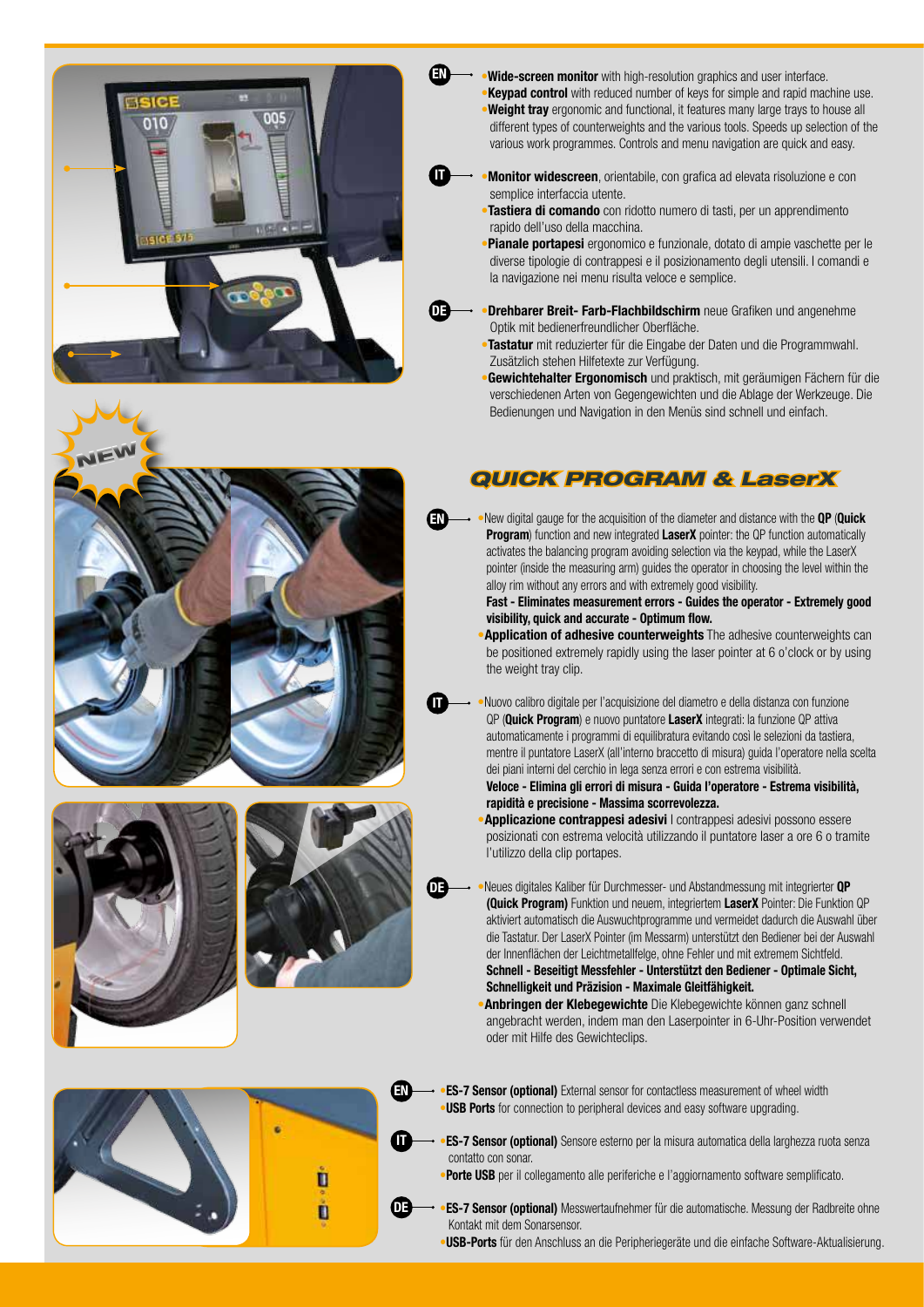